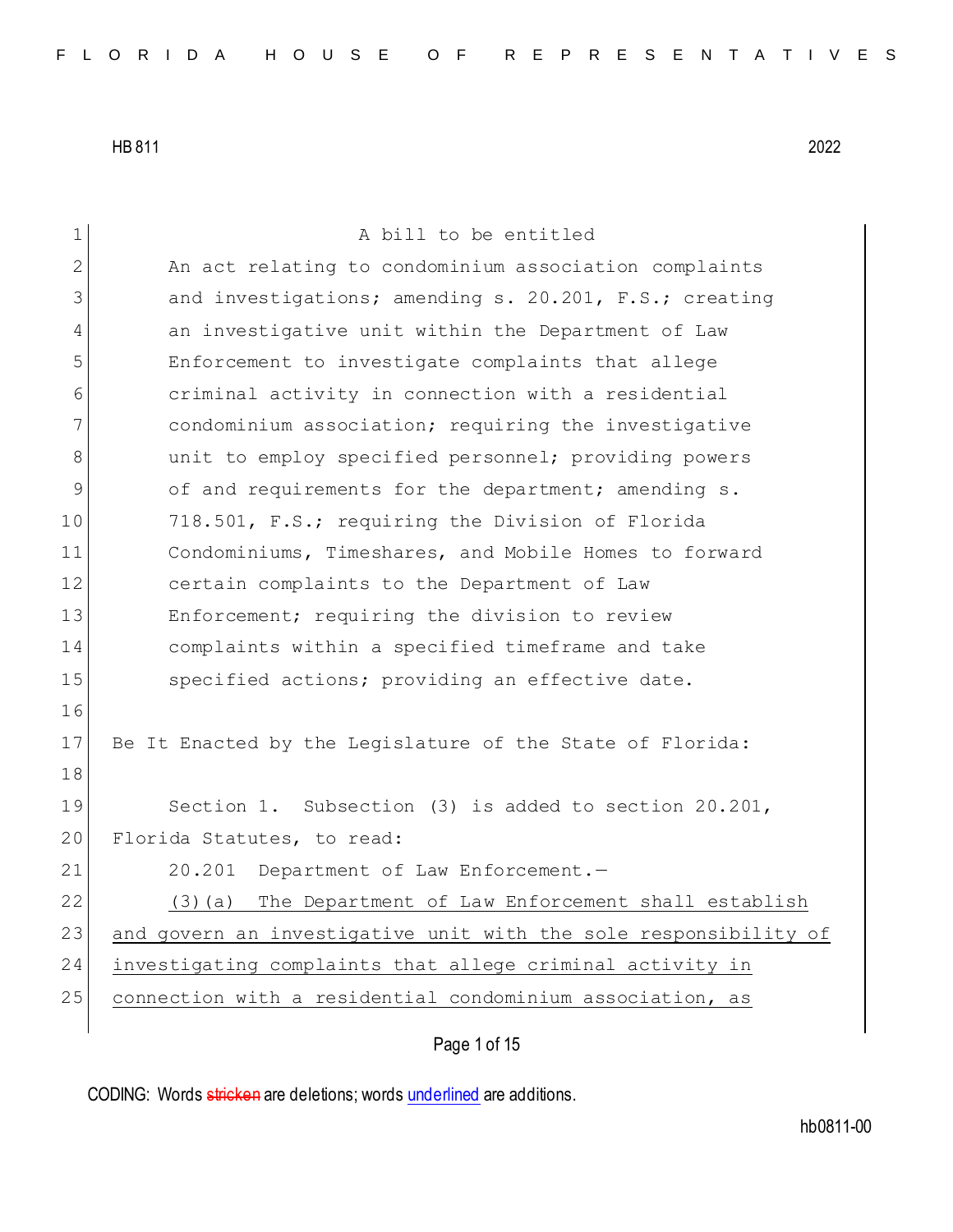Page 2 of 15 defined in s. 718.103. The unit must be comprised of at least four law enforcement officers certified under chapter 943 to 28 investigate such complaints. (b) The department must accept complaints containing allegations of criminal activity that are forwarded from the Division of Florida Condominiums, Timeshares, and Mobile Homes of the Department of Business and Professional Regulation. The department has the power to subpoena, audit, and investigate such complaints. The department may administer oaths, subpoena witnesses, and compel the production of books, papers, or other records relevant to investigations it conducts. If, after reviewing a complaint, the department finds sufficient evidence 38 for criminal prosecution, it must refer the case to the appropriate state attorney for prosecution. Section 2. Subsection (1) of section 718.501, Florida 41 Statutes, is amended to read: 42 718.501 Authority, responsibility, and duties of Division 43 of Florida Condominiums, Timeshares, and Mobile Homes.- (1) The division may enforce and ensure compliance with 45 this chapter and rules relating to the development, 46 construction, sale, lease, ownership, operation, and management of residential condominium units. In performing its duties, the division has complete jurisdiction to investigate complaints and enforce compliance with respect to associations that are still under developer control or the control of a bulk assignee or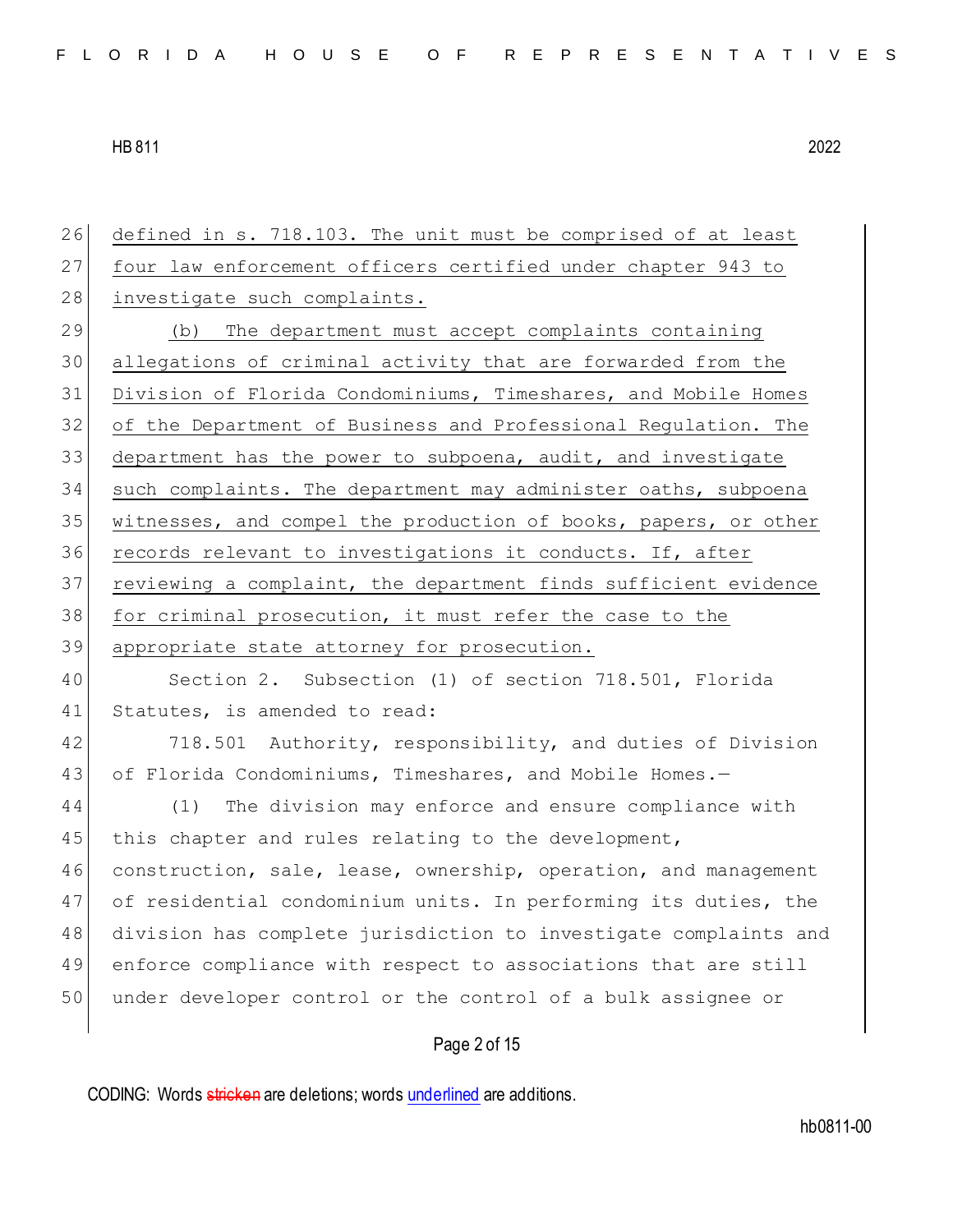51 bulk buyer pursuant to part VII of this chapter and complaints 52 against developers, bulk assignees, or bulk buyers involving 53 improper turnover or failure to turnover, pursuant to s. 54 718.301. However, after turnover has occurred, the division has 55 jurisdiction to investigate complaints related only to financial 56 issues, elections, and the maintenance of and unit owner access 57 to association records under s. 718.111(12). If the division  $58$  receives a complaint alleging criminal activity, whether before 59 or after turnover of the association, the division must forward 60 the complaint to the Department of Law Enforcement.

61 (a)1. The division must, within 72 hours after receiving a 62 complaint, review the complaint and determine whether the 63 complaint, on its face, alleges any criminal activity. If the 64 division determines that a complaint contains allegations of 65 criminal activity the division shall forward the complaint to 66 the Department of Law Enforcement for investigation. The 67 division is responsible for investigating all portions of the 68 complaint that do not allege criminal activity.

69 2. The division may make necessary public or private 70 investigations within or outside the this state to determine 71 whether any person has violated this chapter or any rule or 72 order hereunder, to aid in the enforcement of this chapter, or 73 to aid in the adoption of rules or forms.

74 3.2. The division may submit any official written report, 75 worksheet, or other related paper, or a duly certified copy

# Page 3 of 15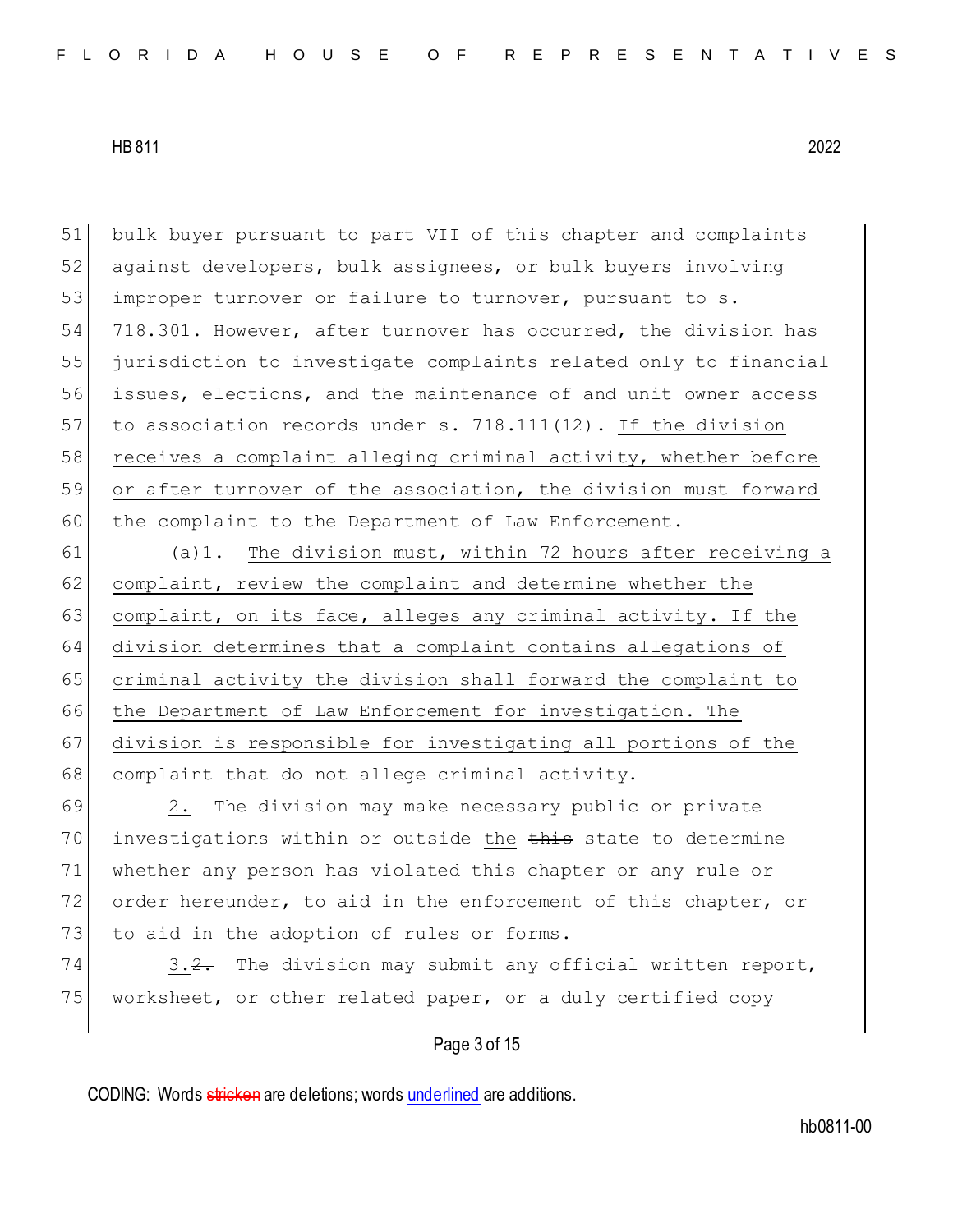76 thereof, compiled, prepared, drafted, or otherwise made by and 77 duly authenticated by a financial examiner or analyst to be 78 admitted as competent evidence in any hearing in which the 79 financial examiner or analyst is available for cross-examination 80 and attests under oath that such documents were prepared as a 81 result of an examination or inspection conducted pursuant to 82 this chapter.

83 (b) The division may require or permit any person to file 84 a statement in writing, under oath or otherwise, as the division 85 determines, as to the facts and circumstances concerning a 86 matter to be investigated.

87 (c) For the purpose of any investigation under this 88 chapter, the division director or any officer or employee 89 designated by the division director may administer oaths or 90 affirmations, subpoena witnesses and compel their attendance, 91 take evidence, and require the production of any matter which is 92 relevant to the investigation, including the existence, 93 description, nature, custody, condition, and location of any 94 books, documents, or other tangible things and the identity and 95 location of persons having knowledge of relevant facts or any 96 other matter reasonably calculated to lead to the discovery of 97 | material evidence. Upon the failure by a person to obey a 98 subpoena or to answer questions propounded by the investigating 99 officer and upon reasonable notice to all affected persons, the 100 division may apply to the circuit court for an order compelling

### Page 4 of 15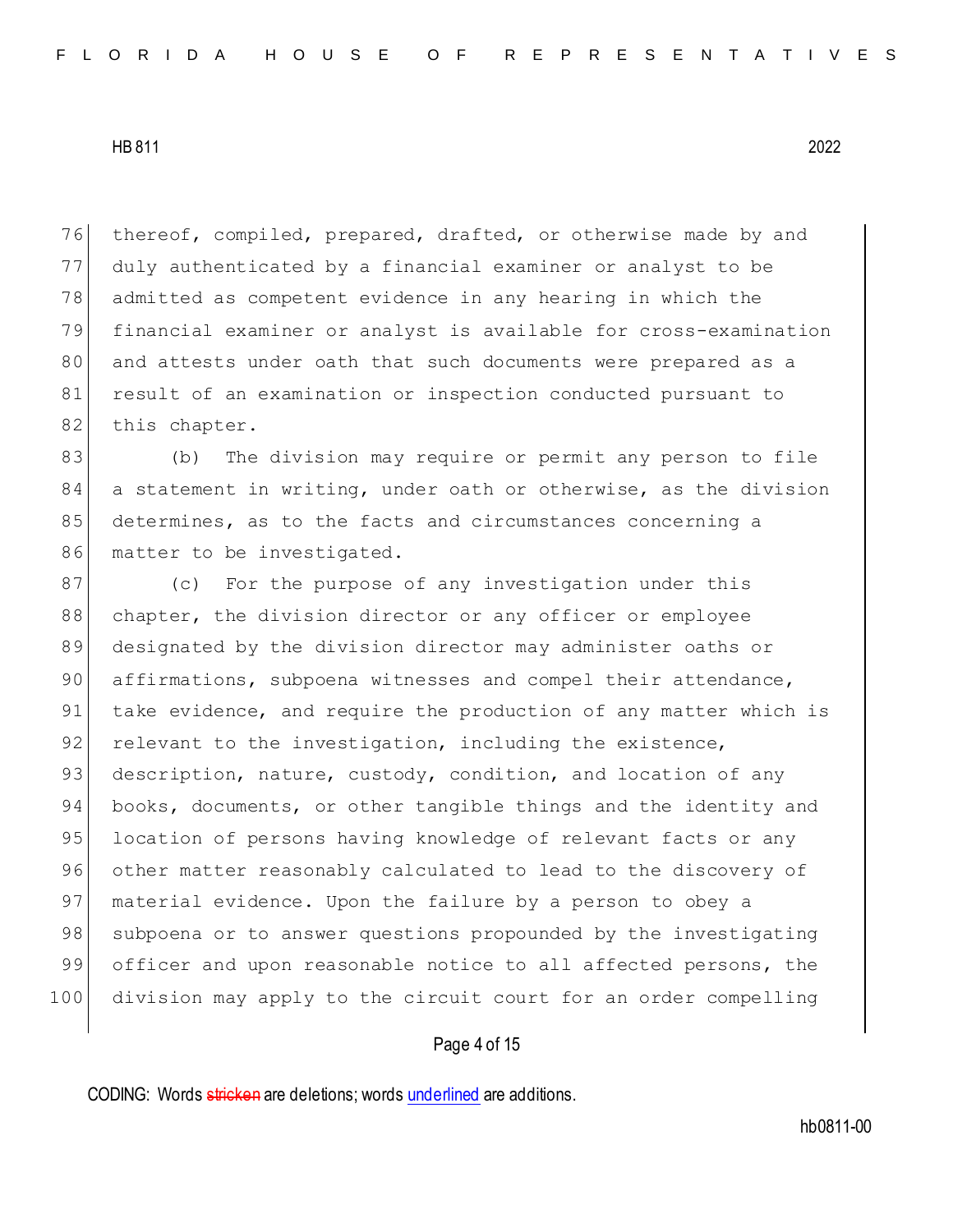101 compliance.

102 (d) Notwithstanding any remedies available to unit owners 103 and associations, if the division has reasonable cause to 104 believe that a violation of any provision of this chapter or 105 related rule has occurred, the division may institute 106 enforcement proceedings in its own name against any developer, 107 bulk assignee, bulk buyer, association, officer, or member of 108 the board of administration, or its assignees or agents, as 109 follows:

110 1. The division may permit a person whose conduct or 111 actions may be under investigation to waive formal proceedings 112 and enter into a consent proceeding whereby orders, rules, or 113 letters of censure or warning, whether formal or informal, may 114 be entered against the person.

115 2. The division may issue an order requiring the developer, bulk assignee, bulk buyer, association, developer- designated officer, or developer-designated member of the board 118 of administration, developer-designated assignees or agents, bulk assignee-designated assignees or agents, bulk buyer-120 designated assignees or agents, community association manager, or community association management firm to cease and desist from the unlawful practice and take such affirmative action as in the judgment of the division carry out the purposes of this chapter. If the division finds that a developer, bulk assignee, 125 bulk buyer, association, officer, or member of the board of

### Page 5 of 15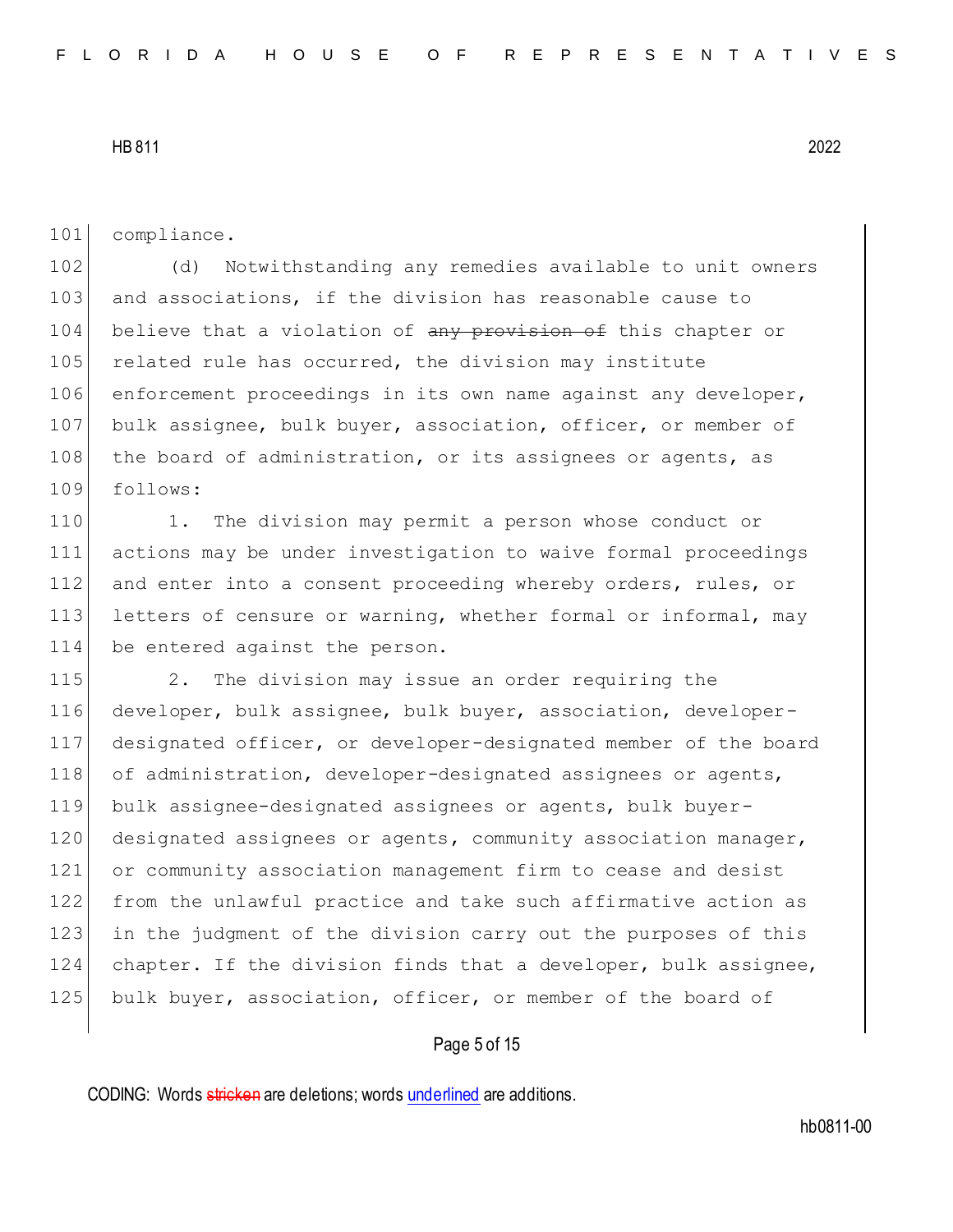126 administration, or its assignees or agents, is violating or is 127 about to violate any provision of this chapter, any rule adopted 128 or order issued by the division, or any written agreement 129 entered into with the division, and presents an immediate danger 130 to the public requiring an immediate final order, it may issue 131 an emergency cease and desist order reciting with particularity 132 the facts underlying such findings. The emergency cease and 133 desist order is effective for 90 days. If the division begins 134 nonemergency cease and desist proceedings, the emergency cease 135 and desist order remains effective until the conclusion of the 136 proceedings under ss. 120.569 and 120.57.

137 3. If a developer, bulk assignee, or bulk buyer fails to 138 pay any restitution determined by the division to be owed, plus 139 any accrued interest at the highest rate permitted by law, 140 within 30 days after expiration of any appellate time period of 141 a final order requiring payment of restitution or the conclusion 142 of any appeal thereof, whichever is later, the division must 143 bring an action in circuit or county court on behalf of any 144 association, class of unit owners, lessees, or purchasers for 145 restitution, declaratory relief, injunctive relief, or any other 146 available remedy. The division may also temporarily revoke its 147 acceptance of the filing for the developer to which the 148 restitution relates until payment of restitution is made.

149 4. The division may petition the court for appointment of 150 a receiver or conservator. If appointed, the receiver or

## Page 6 of 15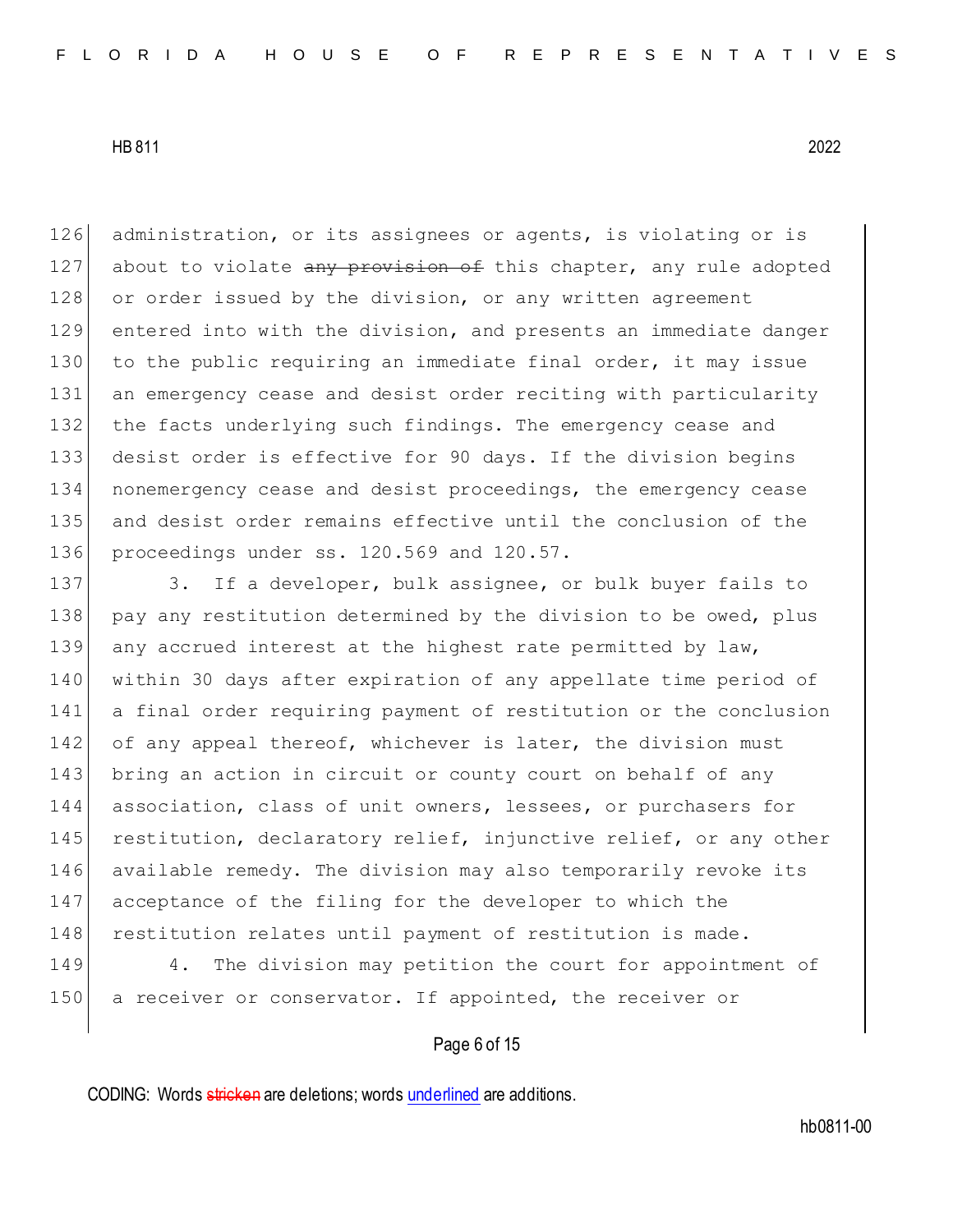conservator may take action to implement the court order to ensure the performance of the order and to remedy any breach 153 | thereof. In addition to all other means provided by law for the enforcement of an injunction or temporary restraining order, the circuit court may impound or sequester the property of a party defendant, including books, papers, documents, and related 157 records, and allow the examination and use of the property by 158 the division and a court-appointed receiver or conservator.

159 5. The division may apply to the circuit court for an 160 order of restitution whereby the defendant in an action brought 161 under subparagraph 4. is ordered to make restitution of those 162 sums shown by the division to have been obtained by the 163 defendant in violation of this chapter. At the option of the 164 court, such restitution is payable to the conservator or 165 receiver appointed under subparagraph 4. or directly to the 166 persons whose funds or assets were obtained in violation of this 167 chapter.

168 6. The division may impose a civil penalty against a developer, bulk assignee, or bulk buyer, or association, or its 170 assignee or agent, for any violation of this chapter or related rule. The division may impose a civil penalty individually against an officer or board member who willfully and knowingly 173 violates this chapter, an adopted rule, or a final order of the division; may order the removal of such individual as an officer or from the board of administration or as an officer of the

## Page 7 of 15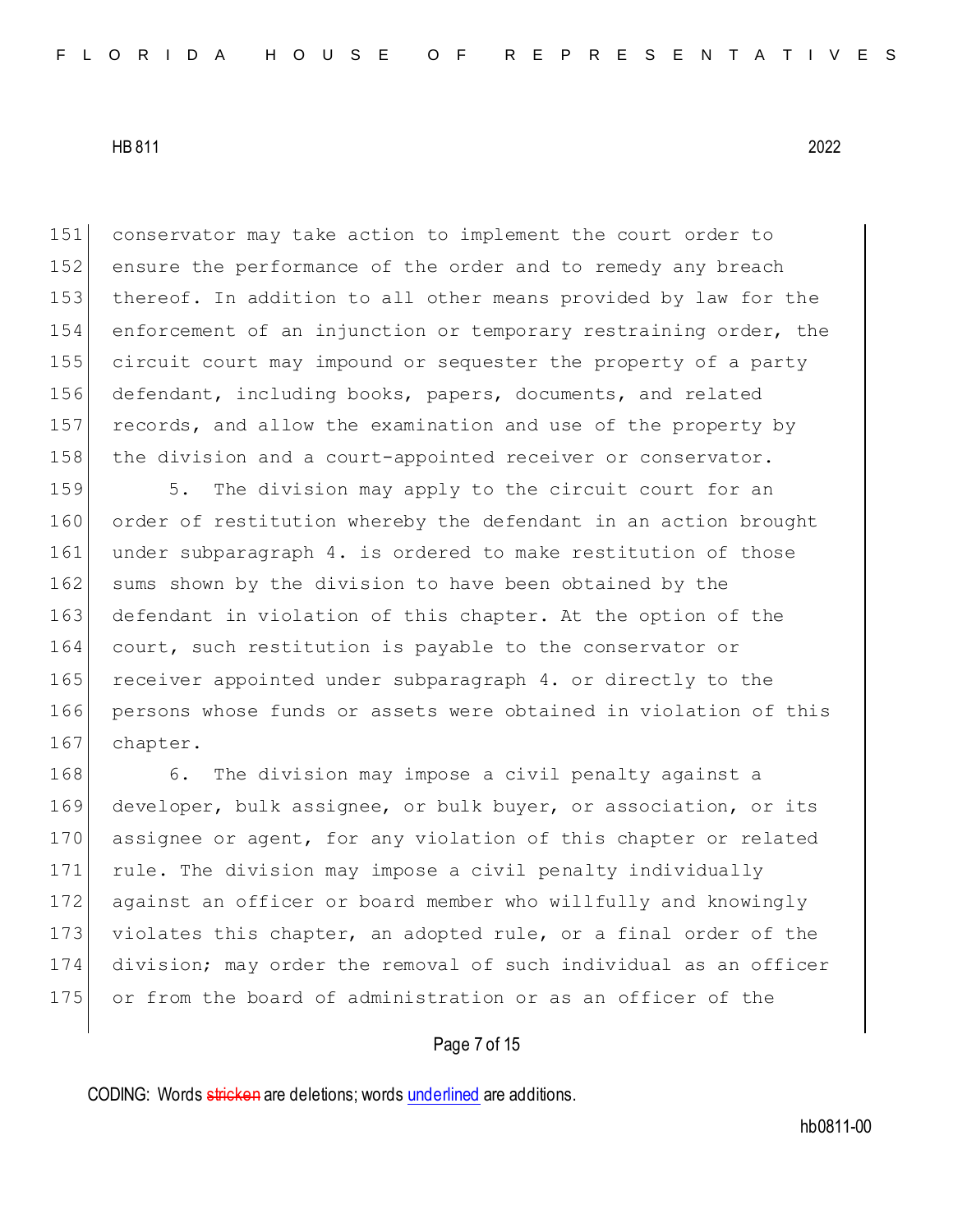176 association; and may prohibit such individual from serving as an 177 officer or on the board of a community association for a period 178 of time. The term "willfully and knowingly" means that the 179 division informed the officer or board member that his or her 180 action or intended action violates this chapter, a rule adopted 181 under this chapter, or a final order of the division and that 182 the officer or board member refused to comply with the 183 requirements of this chapter, a rule adopted under this chapter, 184 or a final order of the division. The division, before 185 initiating formal agency action under chapter 120, must afford 186 the officer or board member an opportunity to voluntarily 187 comply, and an officer or board member who complies within 10 188 days is not subject to a civil penalty. A penalty may be imposed 189 on the basis of each day of continuing violation, but the 190 penalty for any offense may not exceed \$5,000. The division 191 shall adopt, by rule, penalty guidelines applicable to possible 192 violations or to categories of violations of this chapter or 193 rules adopted by the division. The guidelines must specify a 194 meaningful range of civil penalties for each such violation of 195 the statute and rules and must be based upon the harm caused by 196 the violation, the repetition of the violation, and upon such 197 other factors deemed relevant by the division. For example, the 198 division may consider whether the violations were committed by a 199 developer, bulk assignee, or bulk buyer, or owner-controlled 200 association, the size of the association, and other factors. The

## Page 8 of 15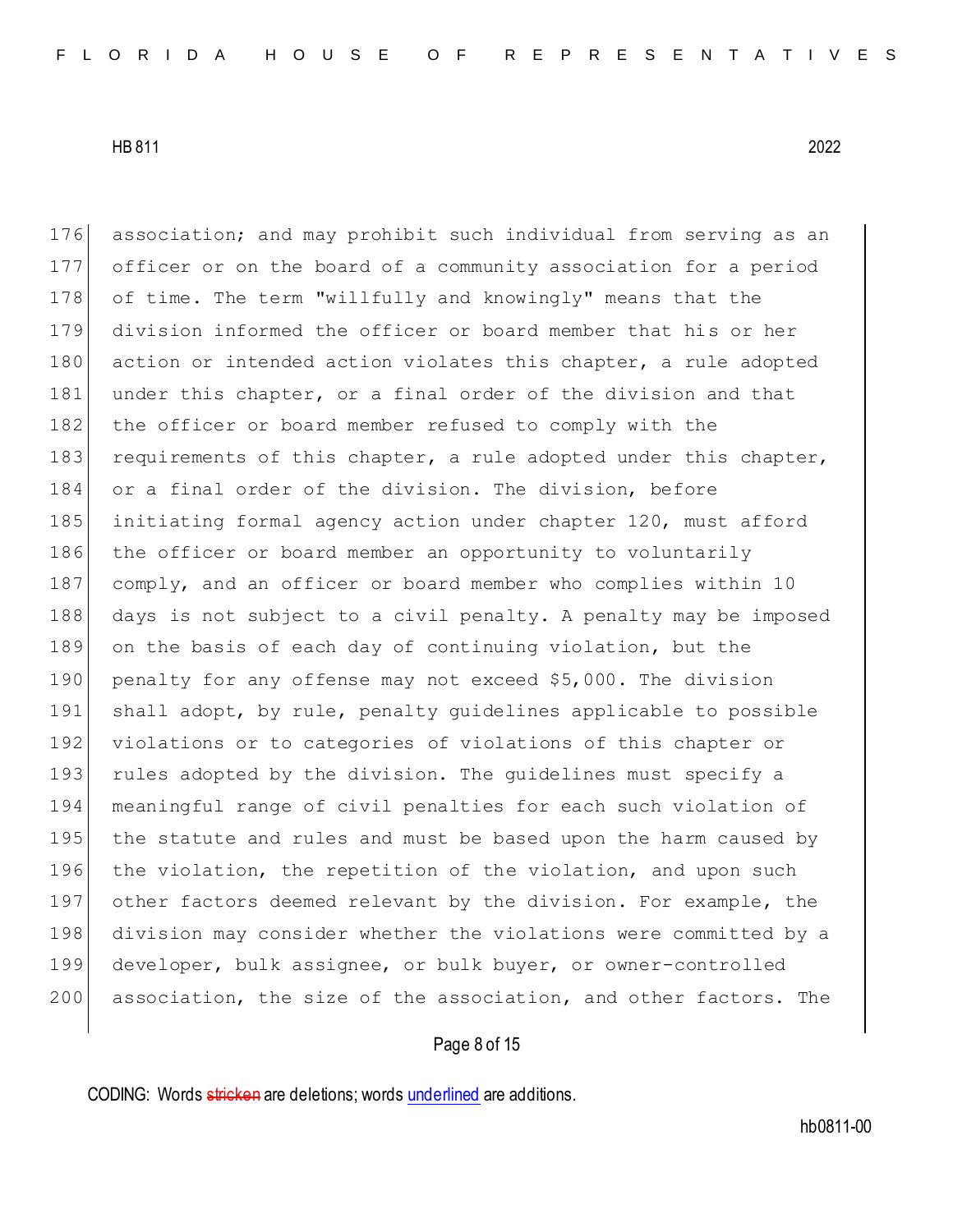guidelines must designate the possible mitigating or aggravating 202 circumstances that justify a departure from the range of 203 penalties provided by the rules. It is the legislative intent that minor violations be distinguished from those which endanger 205 the health, safety, or welfare of the condominium residents or other persons and that such guidelines provide reasonable and meaningful notice to the public of likely penalties that may be imposed for proscribed conduct. This subsection does not limit the ability of the division to informally dispose of administrative actions or complaints by stipulation, agreed settlement, or consent order. All amounts collected shall be deposited with the Chief Financial Officer to the credit of the Division of Florida Condominiums, Timeshares, and Mobile Homes Trust Fund. If a developer, bulk assignee, or bulk buyer fails to pay the civil penalty and the amount deemed to be owed to the association, the division shall issue an order directing that such developer, bulk assignee, or bulk buyer cease and desist 218 from further operation until such time as the civil penalty is paid or may pursue enforcement of the penalty in a court of 220 competent jurisdiction. If an association fails to pay the civil penalty, the division shall pursue enforcement in a court of competent jurisdiction, and the order imposing the civil penalty 223 or the cease and desist order is not effective until 20 days after the date of such order. Any action commenced by the division shall be brought in the county in which the division

# Page 9 of 15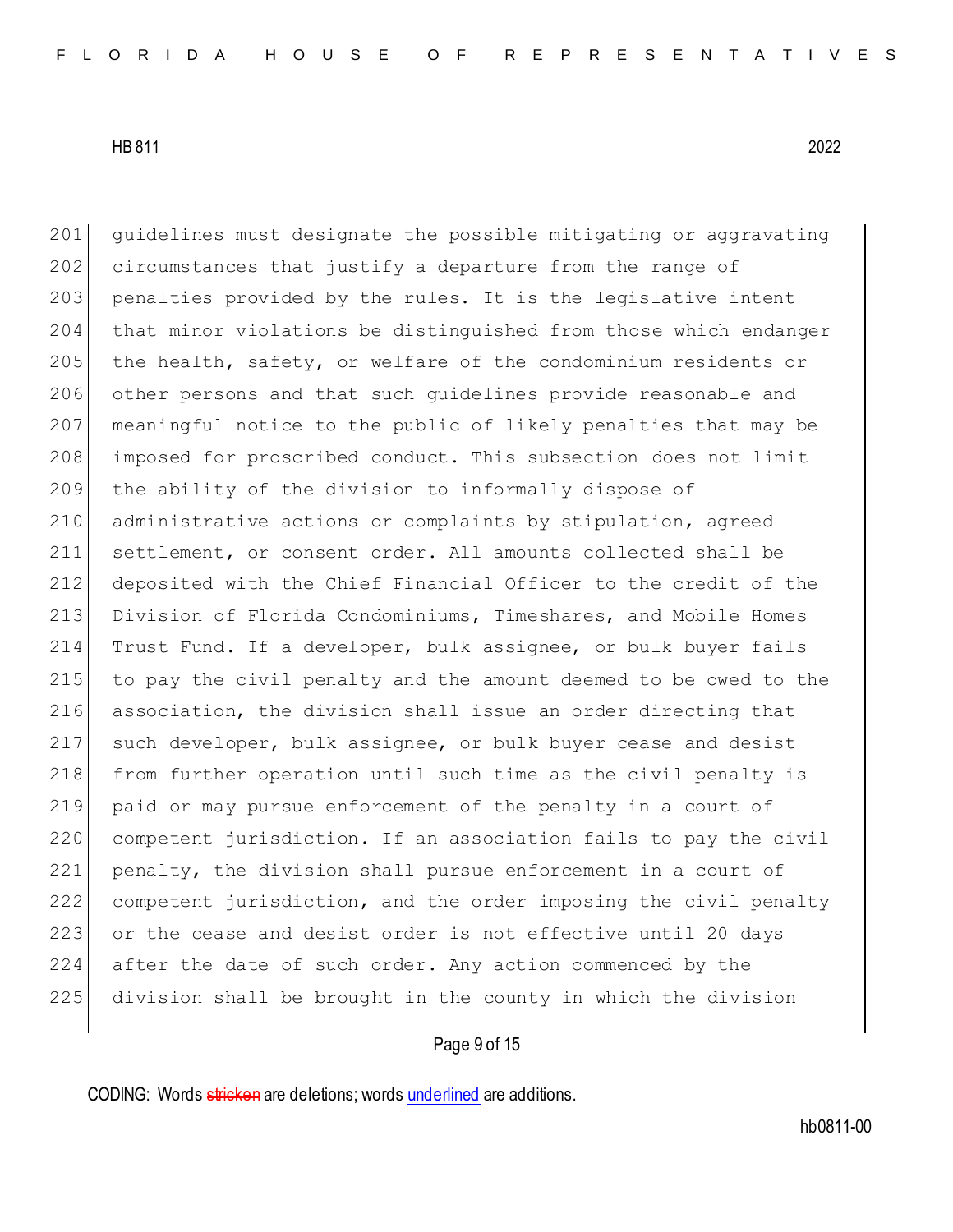226 has its executive offices or in the county where the violation 227 occurred.

228 7. If a unit owner presents the division with proof that the unit owner has requested access to official records in writing by certified mail, and that after 10 days the unit owner again made the same request for access to official records in writing by certified mail, and that more than 10 days has elapsed since the second request and the association has still failed or refused to provide access to official records as required by this chapter, the division shall issue a subpoena requiring production of the requested records where the records 237 are kept pursuant to s. 718.112.

238 8. In addition to subparagraph 6., the division may seek 239 the imposition of a civil penalty through the circuit court for 240 any violation for which the division may issue a notice to show 241 cause under paragraph  $(r)$ . The civil penalty shall be at least 242  $\mid$  \$500 but no more than \$5,000 for each violation. The court may 243 also award to the prevailing party court costs and reasonable 244 attorney fees and, if the division prevails, may also award 245 reasonable costs of investigation.

246 (e) The division may prepare and disseminate a prospectus 247 and other information to assist prospective owners, purchasers, 248 lessees, and developers of residential condominiums in assessing 249 the rights, privileges, and duties pertaining thereto.

250 (f) The division may adopt rules to administer and enforce

## Page 10 of 15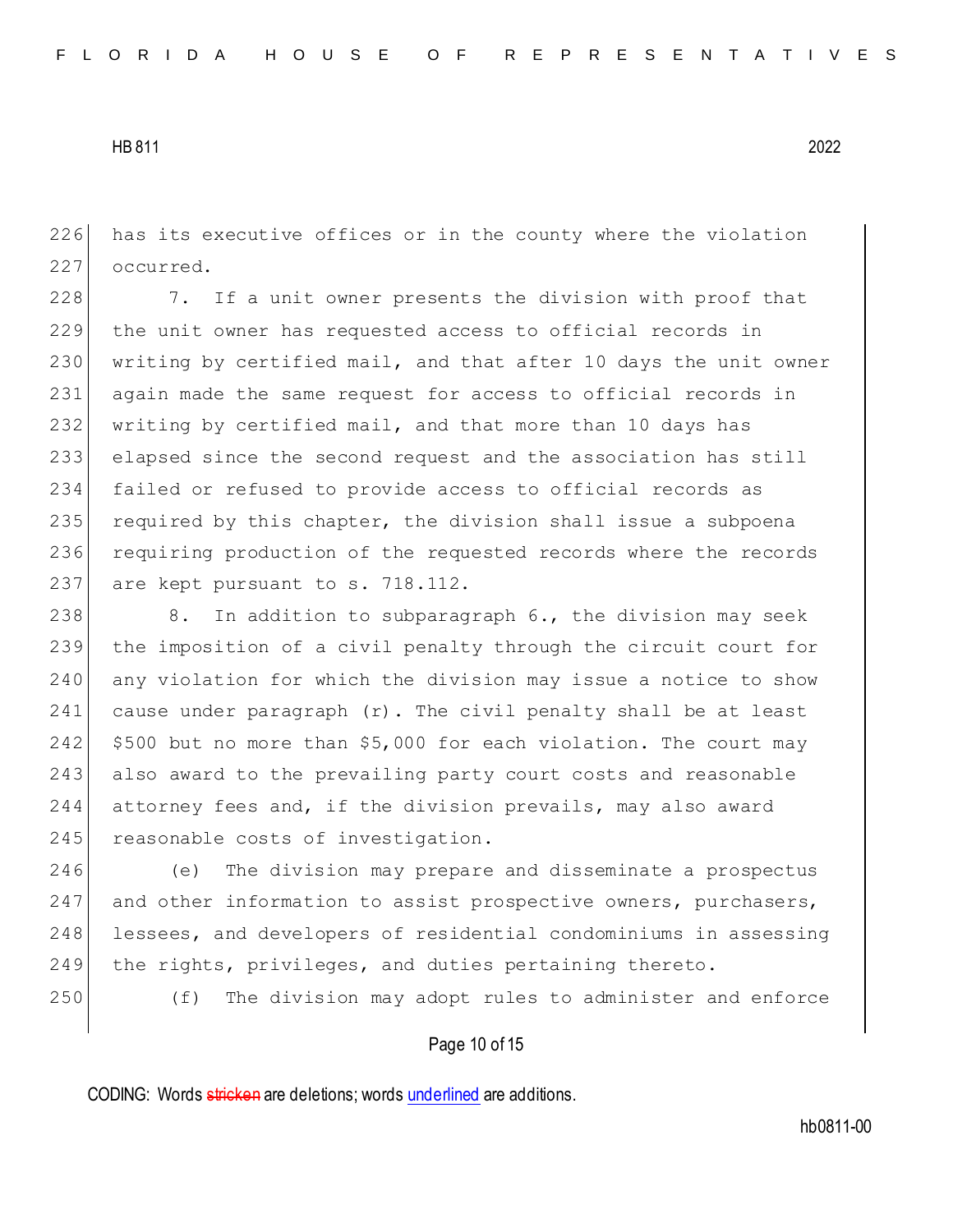251 this chapter.

 (g) The division shall establish procedures for providing 253 notice to an association and the developer, bulk assignee, or bulk buyer during the period in which the developer, bulk assignee, or bulk buyer controls the association if the division is considering the issuance of a declaratory statement with respect to the declaration of condominium or any related 258 document governing such condominium community.

259 (h) The division shall furnish each association that pays 260 the fees required by paragraph  $(2)$  (a) a copy of this chapter, as 261 amended, and the rules adopted thereto on an annual basis.

262 (i) The division shall annually provide each association 263 with a summary of declaratory statements and formal legal 264 opinions relating to the operations of condominiums which were 265 rendered by the division during the previous year.

266 (j) The division shall provide training and educational 267 | programs for condominium association board members and unit 268 owners. The training may, in the division's discretion, include 269 web-based electronic media, and live training and seminars in 270 various locations throughout the state. The division may review 271 and approve education and training programs for board members 272 and unit owners offered by providers and shall maintain a 273 current list of approved programs and providers and make such 274 list available to board members and unit owners in a reasonable 275 and cost-effective manner.

# Page 11 of 15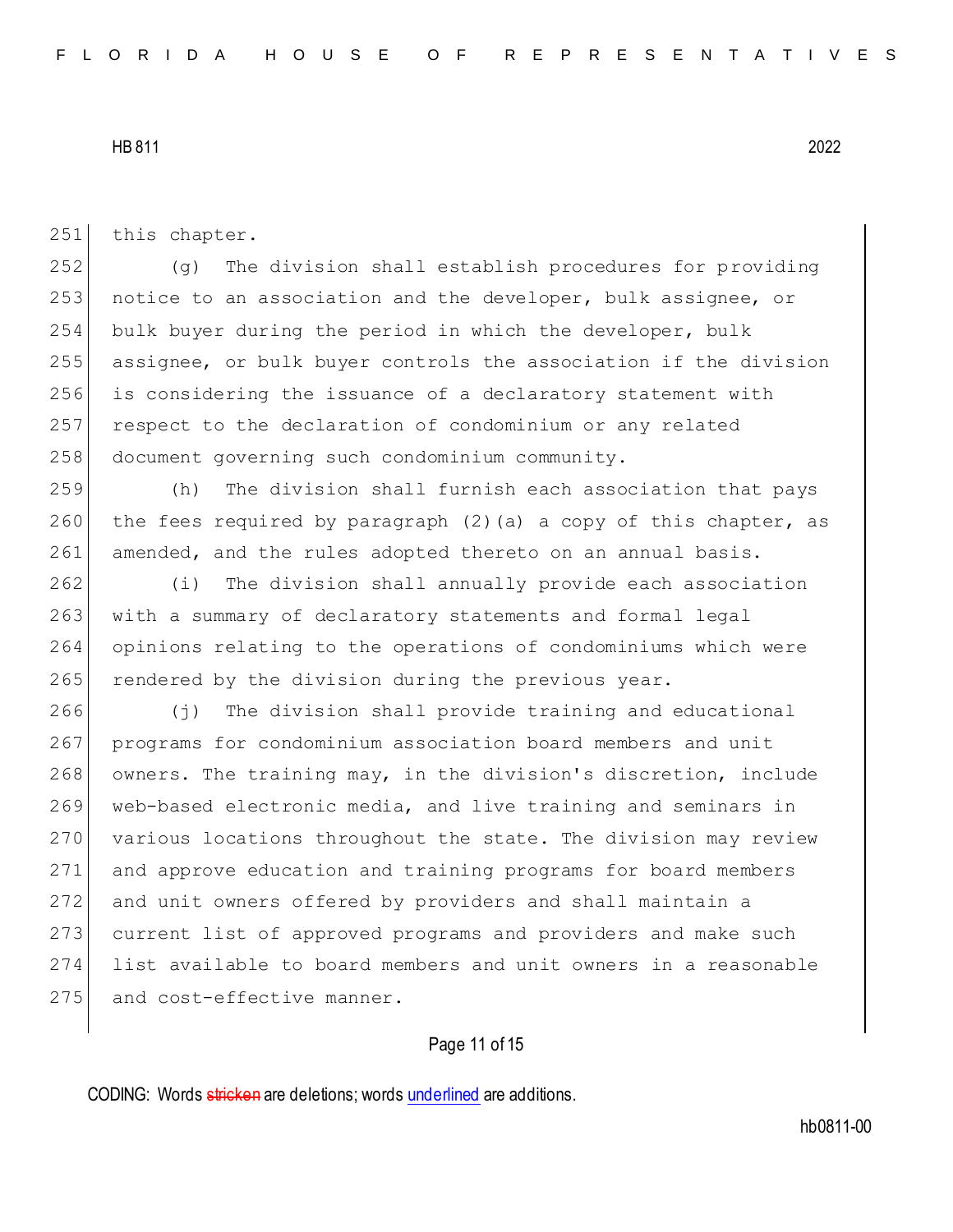276 (k) The division shall maintain a toll-free telephone 277 number accessible to condominium unit owners.

278 (1) The division shall develop a program to certify both 279 volunteer and paid mediators to provide mediation of condominium 280 disputes. The division shall provide, upon request, a list of 281 such mediators to any association, unit owner, or other 282 participant in alternative dispute resolution proceedings under  $283$  s. 718.1255 requesting a copy of the list. The division shall 284 include on the list of volunteer mediators only the names of 285 persons who have received at least 20 hours of training in 286 mediation techniques or who have mediated at least 20 disputes. 287 In order to become initially certified by the division, paid 288 mediators must be certified by the Supreme Court to mediate 289 court cases in county or circuit courts. However, the division 290 may adopt, by rule, additional factors for the certification of 291 paid mediators, which must be related to experience, education, 292 or background. Any person initially certified as a paid mediator 293 by the division must, in order to continue to be certified, 294 comply with the factors or requirements adopted by rule.

295 (m) If a complaint is made, the division must conduct its 296 inquiry with due regard for the interests of the affected 297 parties. Within 30 days after receipt of a complaint, the 298 division shall acknowledge the complaint in writing and notify 299 the complainant whether the complaint is within the jurisdiction 300 of the division and whether additional information is needed by

## Page 12 of 15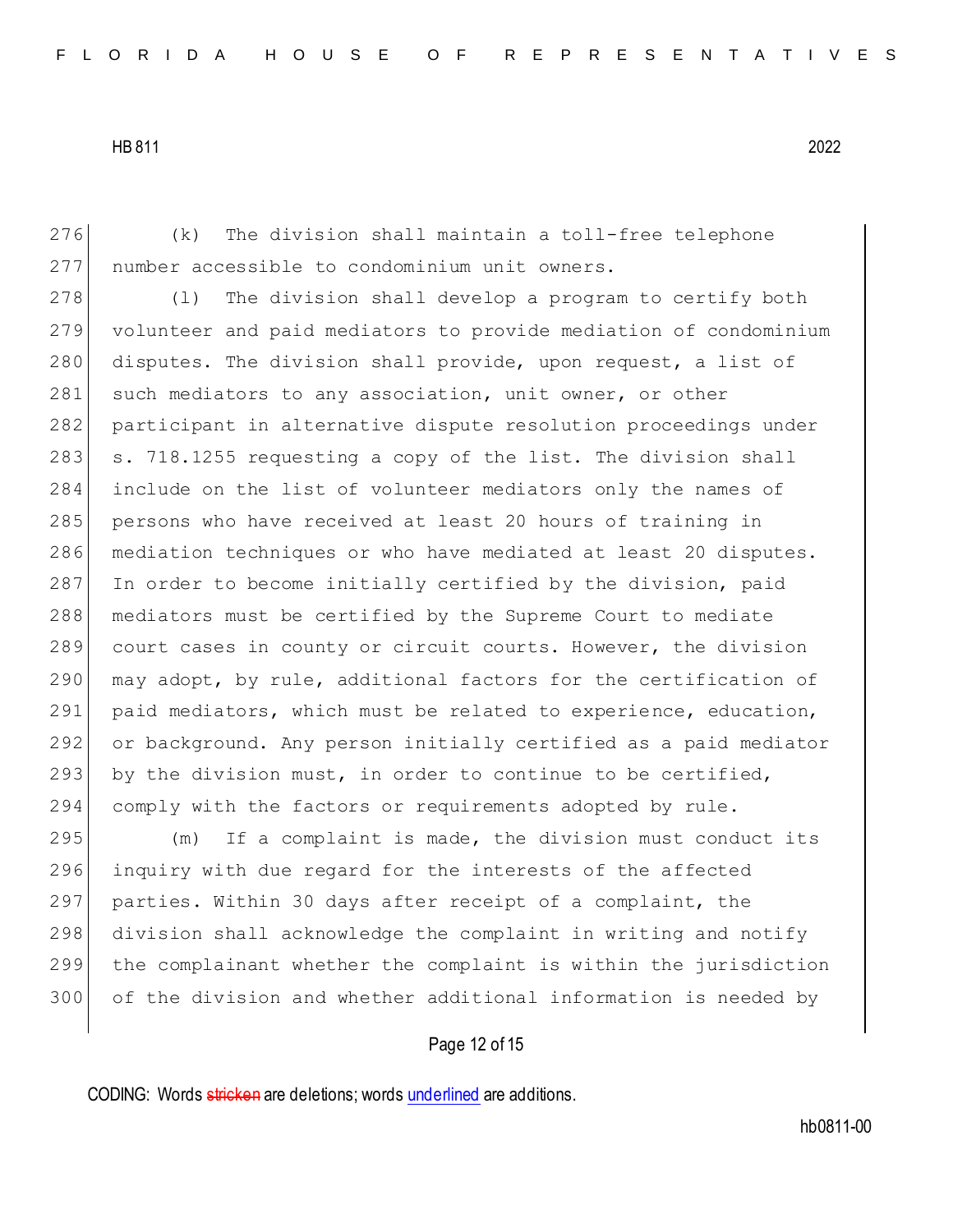the division from the complainant. The division shall conduct its investigation and, within 90 days after receipt of the original complaint or of timely requested additional information, take action upon the complaint. However, the failure to complete the investigation within 90 days does not prevent the division from continuing the investigation, accepting or considering evidence obtained or received after 90 days, or taking administrative action if reasonable cause exists to believe that a violation of this chapter or a rule has occurred. If an investigation is not completed within the time limits established in this paragraph, the division shall, on a monthly basis, notify the complainant in writing of the status of the investigation. When reporting its action to the complainant, the division shall inform the complainant of any 315 right to a hearing under ss. 120.569 and 120.57. The division may adopt rules regarding the submission of a complaint against an association.

 (n) Condominium association directors, officers, and employees; condominium developers; bulk assignees, bulk buyers, 320 and community association managers; and community association management firms have an ongoing duty to reasonably cooperate with the division in any investigation under this section. The division shall refer to local law enforcement authorities any person whom the division believes has altered, destroyed, 325 concealed, or removed any record, document, or thing required to

## Page 13 of 15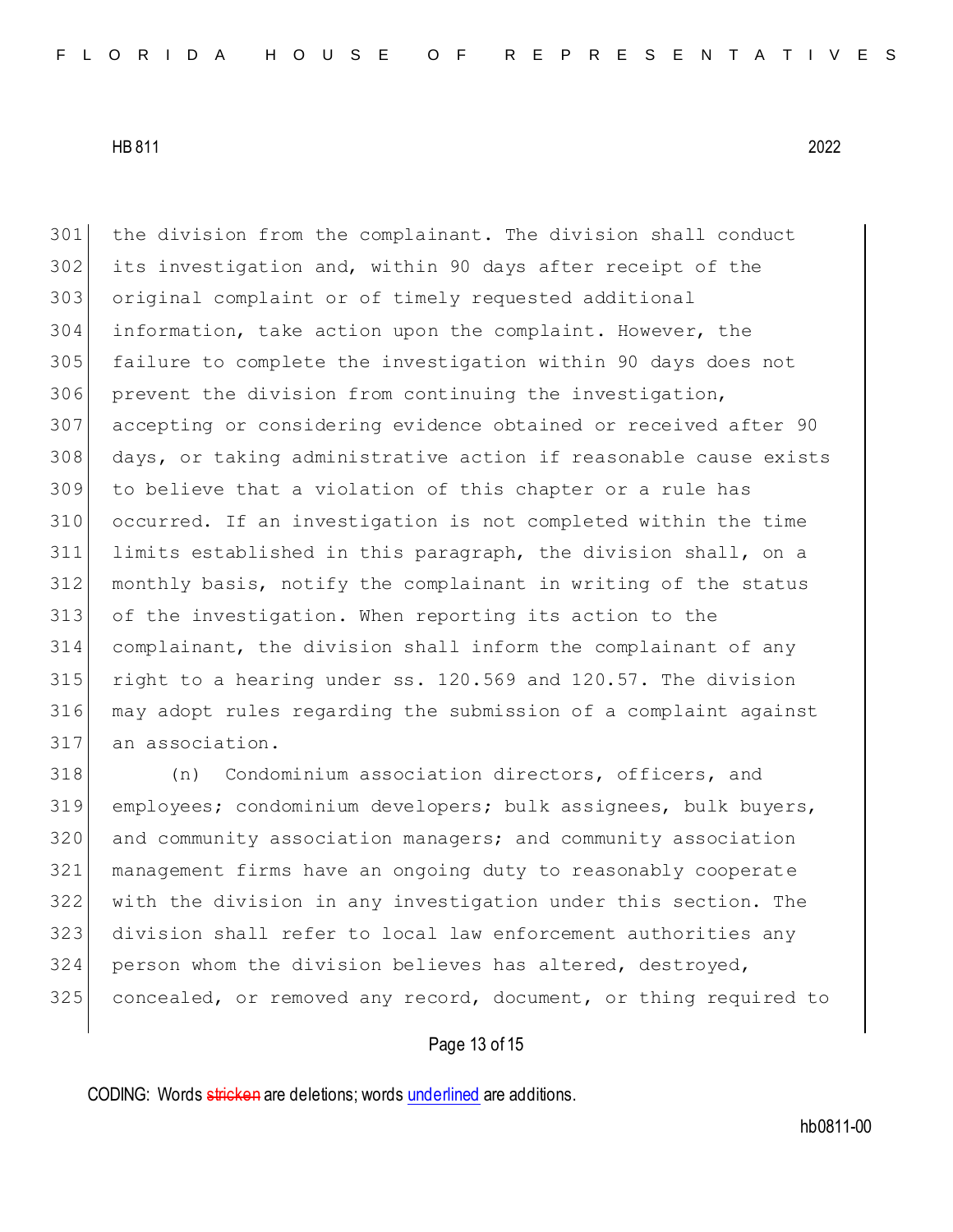be kept or maintained by this chapter with the purpose to impair its verity or availability in the department's investigation.

(o) The division may:

329 1. Contract with agencies in the this state or other jurisdictions to perform investigative functions; or

331 2. Accept grants-in-aid from any source.

 (p) The division shall cooperate with similar agencies in other jurisdictions to establish uniform filing procedures and forms, public offering statements, advertising standards, and 335 rules and common administrative practices.

 $(q)$  The division shall consider notice to a developer, bulk assignee, or bulk buyer to be complete when it is delivered to the address of the developer, bulk assignee, or bulk buyer currently on file with the division.

 (r) In addition to its enforcement authority, the division may issue a notice to show cause, which must provide for a hearing, upon written request, in accordance with chapter 120.

 (s) The division shall submit to the Governor, the President of the Senate, the Speaker of the House of 345 Representatives, and the chairs of the legislative appropriations committees an annual report that includes, but need not be limited to, the number of training programs provided for condominium association board members and unit owners, the 349 number of complaints received by type, the number and percent of complaints acknowledged in writing within 30 days and the number

### Page 14 of 15